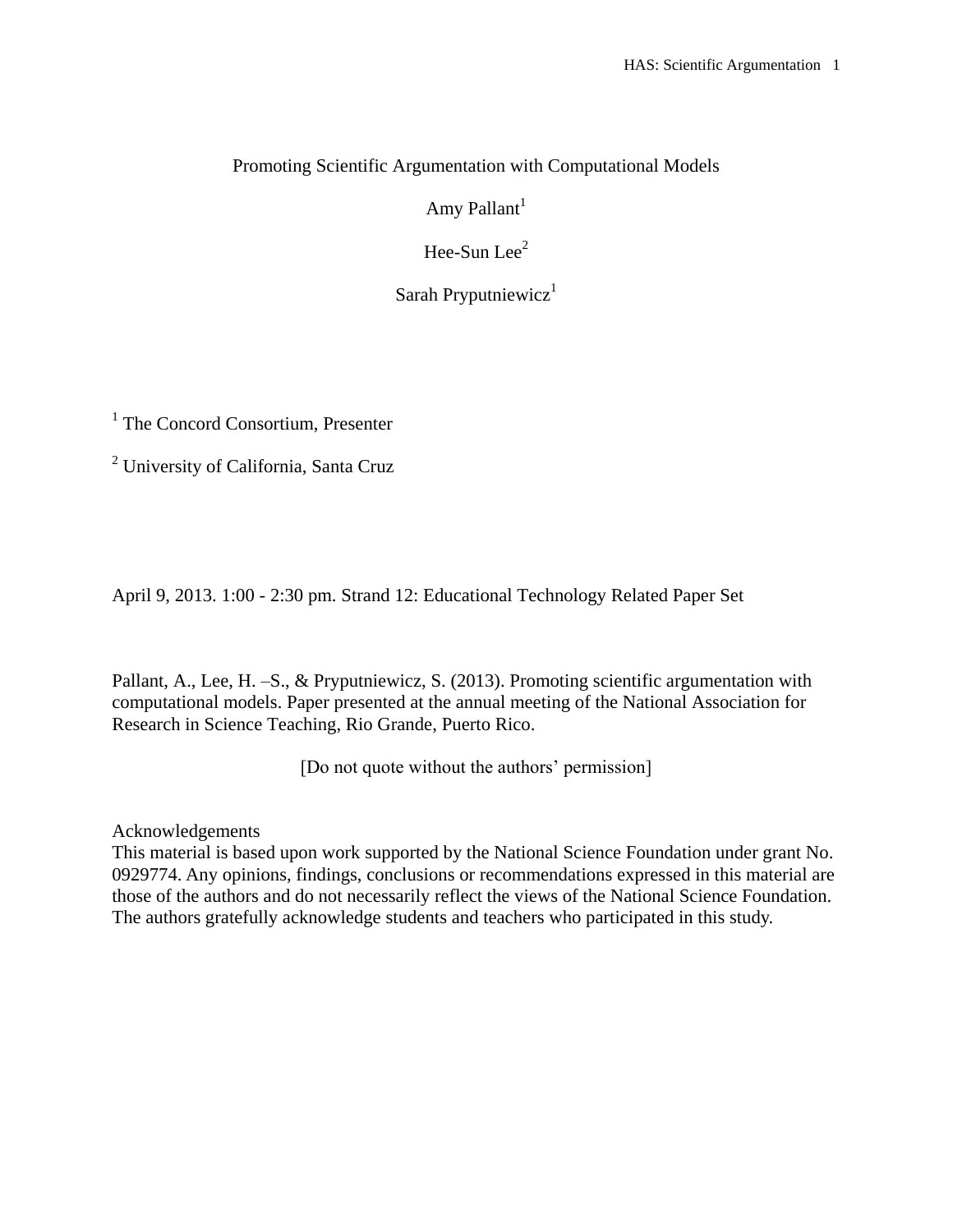#### Introduction

Scientific argumentation involves both scientific reasoning to draw inferences from initially available information (Holyoak & Morrison, 2005) and critical thinking to sort out evidence for making conditional claims (Yeh, 2001). Toulmin (1958) characterized the structure of written and dialogic arguments in six elements: claim, data, warrant, backing, modal qualifier, and conditions of rebuttal. Current science education literature on scientific argumentation has focused mostly on scientific reasoning dealing with claim, data, warrants, and backing (Sampson & Clark, 2008). In our study, we investigated not only scientific reasoning but also critical thinking shown in students' choice of uncertainty modal qualifiers and rationale for conditions of rebuttal in their rhetorical scientific arguments.

Since students are not naturally inclined to consider uncertainty and their rationale for uncertainty in their scientific arguments (Chin & Osborne, 2010), we developed online curriculum modules where consideration of uncertainty and uncertainty rationale are scientifically necessary and pedagogically scaffolded with prompts. For curriculum contexts, we chose three from the 125 important questions currently pursued by scientists (Kennedy  $\&$ Norman, 2005) such as "How hot will the greenhouse world be?", "Is there-or was there-life elsewhere in the solar system?", and "Is there enough fresh water?" Since these questions cannot be investigated hands-on, we used scientists' data and personal accounts and a series of computational models for students to explore. In supporting students' scientific argumentation, we created a four-step prompts: multiple-choice claims, open-ended justifications to support claims, 5 point Likert-scale uncertainty ratings from not very certain to very certain, and openended explanations for their uncertainty ratings. We used these prompts in assessing students' scientific argumentation abilities as well as in curricular activities where students are engaged with scientific inquiry based on complex data sets and computational models.

In this paper, we report on our recent study where we investigated the following research questions:

- How do students' scientific argumentation performances change before and after three HAS modules? How consistent are student performance changes across teachers? How are students' performance changes correlated with their gender, technological experience, and ELL (English Language Learner) status?
- How does students' scientific argumentation progress throughout the year across teachers?

# Curriculum Design

As part of an NSF-funded curriculum project called High Adventure Science (HAS), we developed three online curriculum modules related to climate change, fresh water sustainability, and life on other planets. These modules were designed based on the following design principles.

# *Design Principles*

*Principle 1: Use open-ended, authentic, frontier science topics to frame the modules.* The use of contexts authentic to current practices is a powerful way to increase student motivation, engagement, and learning. Authentic science is not always accessible to secondary students or able to be linked to learning goals at this level due to lack of students' knowledge and experience, as well as uncertainty involved in current science. We have, however, identified three topics that are topical and important, of great research interest, comprehensible to the target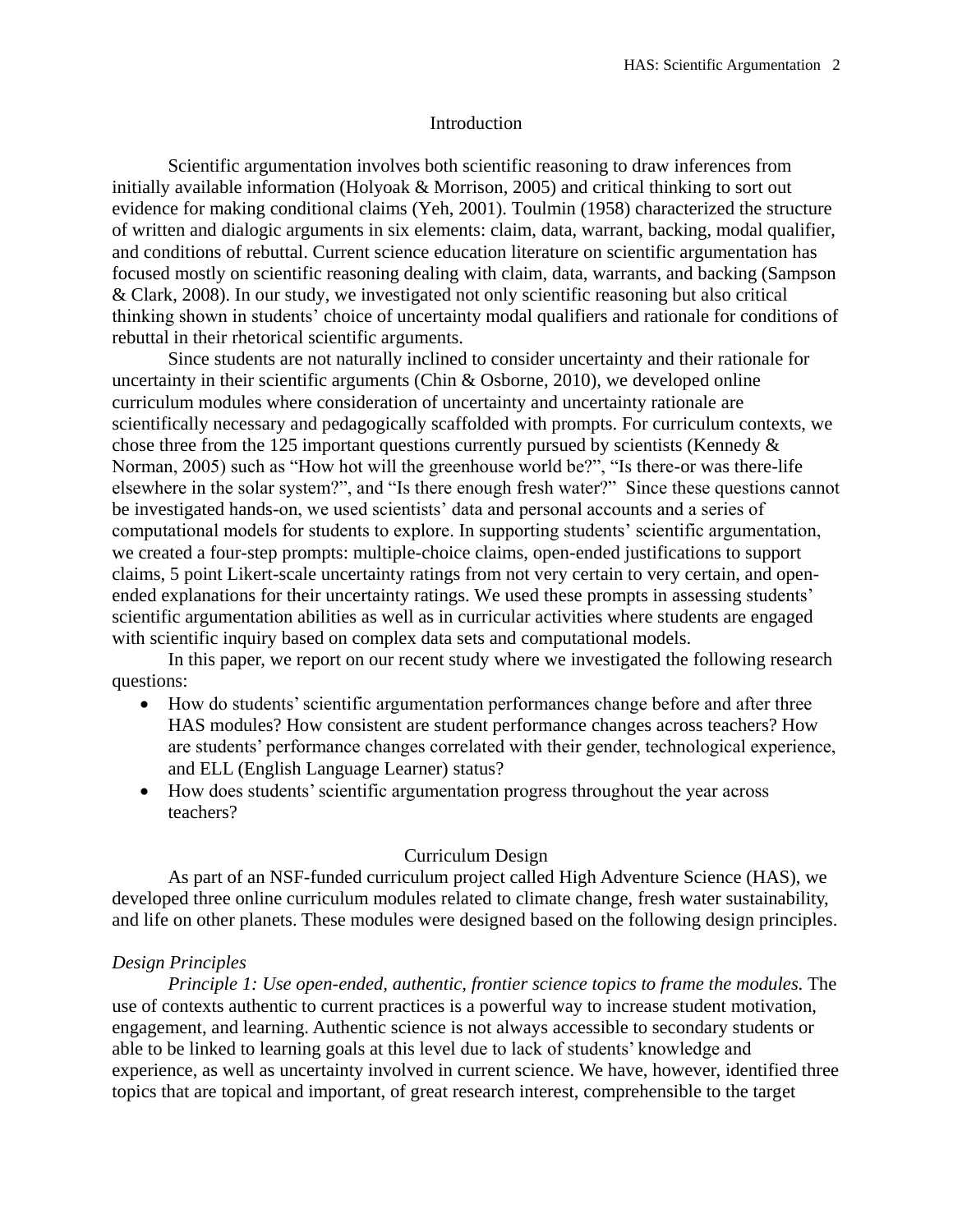students, and linked to grade-appropriate learning goals. These topics are climate change, fresh water sustainability, and life on other planets.

*Principle 2: Acquaint students with working scientists, their research, and their use of computer models.* We connect scientists' work with students' learning by giving students opportunities to understand current research and the nature of science. We use multimedia introductions to scientists whose research involves computer models similar to, but vastly more complex than, the computational models used in the modules. By personalizing science, we combat the stereotypes of scientists by showing diverse scientists who work in teams and who can make an intellectual connection to students through their common use of computational models. By using social media, we tap into student familiarity with these tools and provide a way to keep the modules alive and current.

*Principle 3: Use model-based experimentation as the primary means for students to acquire content.* Computational models are ideal for exploring geosciences and human impact. HAS models simulate the evolution of a system and are based on mathematical algorithms that approximate fundamental physical laws. Much as scientists do, students can experiment with models by controlling the parameters, the starting conditions, and conditions during a run. The models have vivid graphics and run quickly, so that students can experiment and gain insights about the system by carefully observing the evolution of the system. Students can learn the content and the process of science by experimenting with the models, they can gain insights about contemporary science and scientists in the activities, and they can see the cause and effect in a system because the behavior of these models emerge from basic science-based rules. They can make predictions and over many runs, evaluate the probability of their predictions, thereby exploring issues of uncertainty inherent in predicting the future. Virtual environments that students can actively explore with tools and models are valuable for both motivation and content acquisition. It is also important that students take an active role in trying different parameters, arrangements, and initial conditions to run experiments and see the results of their selections.

*Principle 4. Support scientific reasoning and argumentation*. Engaging students in scientific argumentation deepens science concept learning, altering student views of science, and supporting student decision-making. Research on scientific argumentation has grown substantially in the last ten years. One aspect that has been overlooked, however, is how students treat uncertainty in formulating their arguments. Uncertainty can play two roles when students construct an argument. One type of uncertainty represents students' confidence in their own knowledge and ability. The other type is inherent in scientific inquiry due to measurement errors, lack of conclusive theories or models, and limitations associated with current equipment and technologies. As argumentation is a central scientific practice in the discourse of science, student argumentation will give students insight into how scientists construct knowledge.

#### *Three Curriculum Modules*

*Module 1: What will Earth's climate be in the future?* In this module, students explore past climate changes and learn how mechanisms for positive and negative feedback can affect global temperature. They think about how scientists use this information to make climate change predictions. Students learn about where there is certainty in the climate data and where there is uncertainty with regard to predicting what will happen. This module pays special attention to helping students think about the presented evidence and how to evaluate the conclusions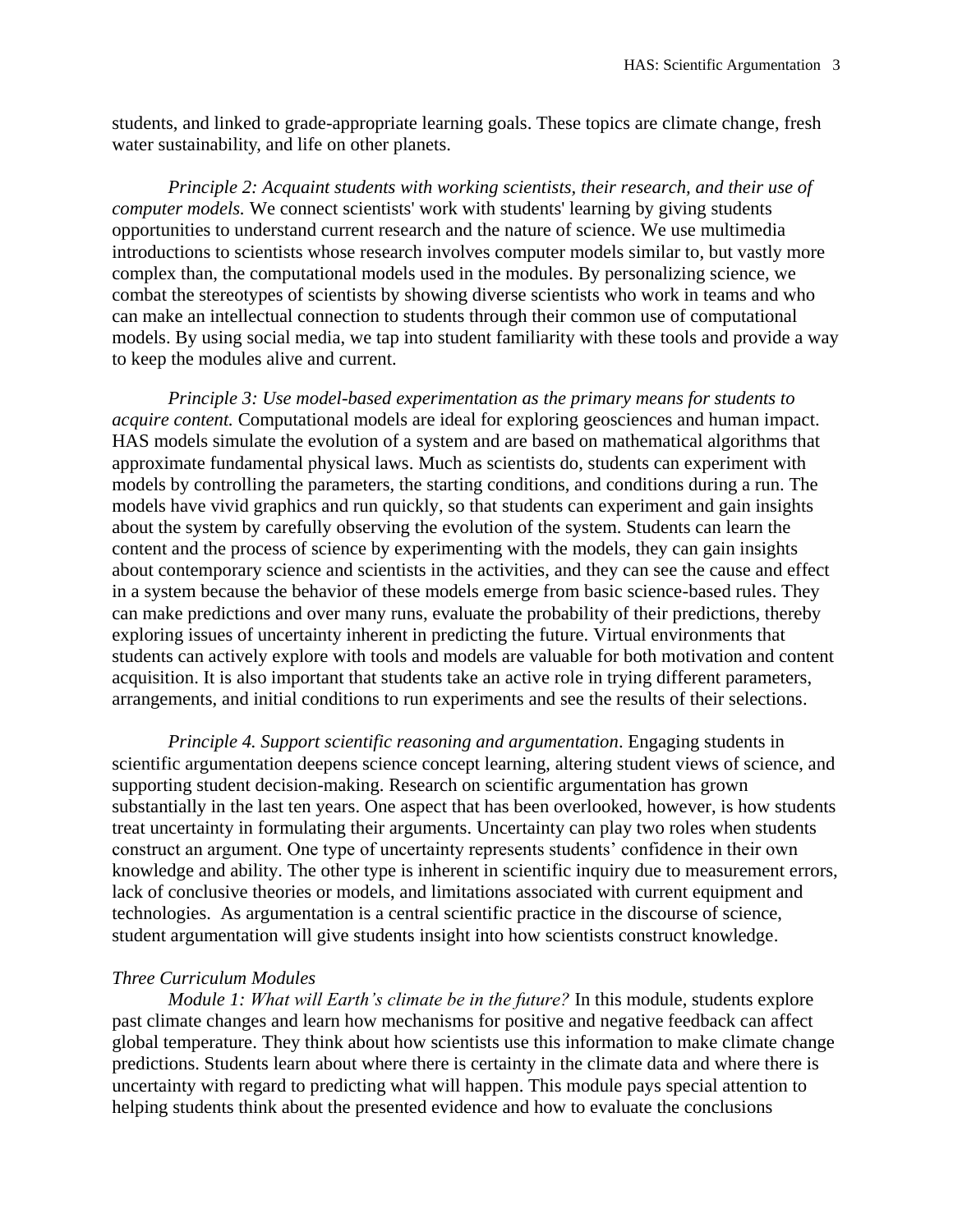scientists can draw from the evidence. Students explore data from NASA and the Vostok ice cores and look at trends over different time scales. They begin to explore the limitations of conclusions drawn from the data. Then students interact with models to learn about how radiation interacts with Earth's surface and atmosphere, the relationship between ocean surface temperature and carbon dioxide sequestration, the relationship between atmospheric carbon dioxide levels and the amount of water vapor, and, in the final model, the relationship between all three (carbon dioxide, ocean surface temperature, and water vapor). Additionally, students explore albedo, changing the amount of ice and cloud cover in their models to examine how different surfaces provide negative and positive feedbacks to the temperature increases resulting from increased levels of greenhouse gases. Finally, students explore how all the variables interact with each other to produce global temperature effects.

*Module 2: Is there life in space?* The main focus of this unit is student exploration of planet-hunting methods using a dynamic model that simulates a single planet orbiting a star. The uncertainty questions focus on data interpretation and being able to detect faint to moderate signals in noisy data. Students are introduced to the transit method and the radial velocity method of planet-hunting. The transit method involves interpreting light intensity data from a star in an attempt to observe a periodic drop in brightness. Students explore factors such as planet size, the angle of orbit with respect to the observer, and the precision of the light-sensing instrument on scientist's ability to detect planets via the transit method. Students are also introduced to the radial velocity, or wobble, method of detecting planets. This method involves interpreting the shift in the apparent wavelengths of light coming from a star; as the planet moves around the star, it exerts a gravitational pull, resulting in a star wobble. Students use models to explore the effects of planetary mass on a star's motion, changes in wavelengths of light as related to star motion, and how the angle of orbit influences a scientist's ability to detect a shift in the wavelength. Finally, the module explores conditions for habitability. Students look at properties of five different star types and the zone of habitability around each star. Students end the modules with a focus on how telescopes can be used to analyze light from a star to look at planetary atmospheres and how this information might reveal clues about which planets are more likely to be habitable.

*Module 3: Will there be enough freshwater resources for Earth's growing population?*  The main focus of this module is to have students explore Earth's freshwater resources: where they can be found, how we use them, and why we must think about sustainable use as Earth's population increases. The module ultimately explores why human and ecological needs should be balanced and how freshwater resource issues vary around the world. Students begin by exploring parts of the water cycle: groundwater flow and recharge, evapotranspiration, and precipitation. With the model, students are able follow water through the water cycle. Students evaluate how the supply and demand for fresh water differs around the world. Students then explore the movement of water though the ground; models show how water moves through substances of different permeability. Students use models to explore how aquifers are created. The models enable students to investigate how the level of the water table affects the water level in streams and ponds. Students experiment with creating different subsurface layer configurations to look at the formation of water tables and aquifers. Finally, students focus on the relationship between groundwater recharge, related to permeability and porosity, and the rate at which water is pumped out for human use. Students are introduced to some ways in which humans have disrupted the water cycle and are challenged to suggest solutions to a freshwater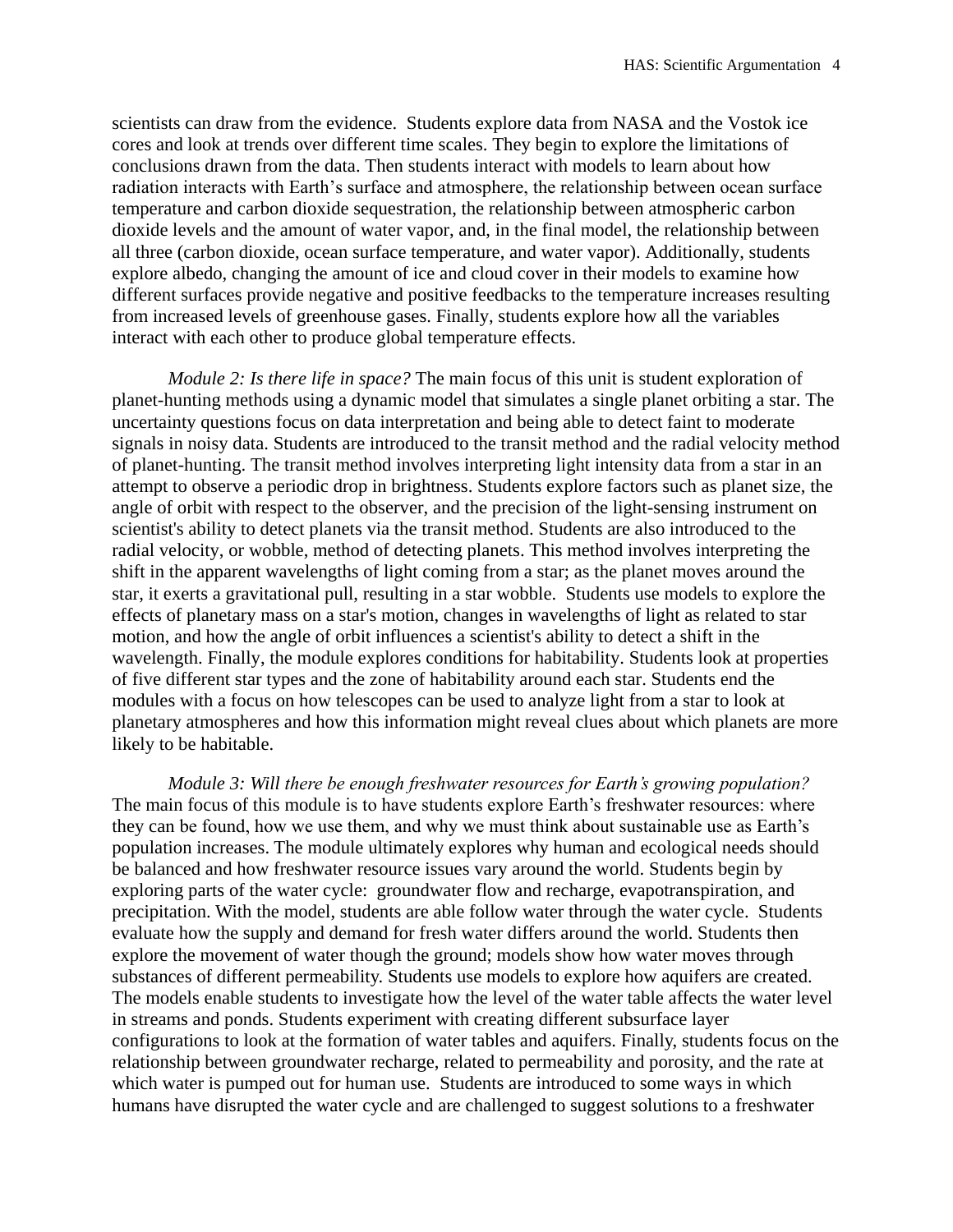# availability problem.

## Methods

## *Instrument Design*

In order to assess students' scientific argumentation ability, we used nine scientific argumentation item sets in the early year and the end year tests: three addressing climate module content, three addressing water module content, and three addressing space module content. For pre-post tests for each module, the three scientific argumentation item sets that appeared in the early year and the end-of-year tests were included. In addition, additional multiple-choice claim items were included in the module specific pre-post tests. See Table 1 for item content throughout the year.

| Items                                        | Early | Climate             | Water          | Space          | End  |
|----------------------------------------------|-------|---------------------|----------------|----------------|------|
|                                              | year  | pre-post tests      | pre-post tests | pre-post tests | year |
|                                              | test  |                     |                |                | test |
| Albedo item set<br>$\bullet$                 | X     | X                   |                |                | X    |
| T2050 item set                               | X     | X                   |                |                | X    |
| Ocean item set                               | X     | X                   |                |                | X    |
| Galaxy item set                              | X     |                     | X              |                | X    |
| Life item set                                | X     |                     | X              |                | X    |
| Planet item set<br>$\bullet$                 | X     |                     | X              |                | X    |
| City water item set                          | X     |                     |                | X              | X    |
| Well item set                                | X     |                     |                | X              | X    |
| Sediment item set                            | X     |                     |                | X              | X    |
| <b>Additional items</b>                      |       | $7 \text{ claim} +$ | 6 claim items  | $5$ claim $+$  |      |
|                                              |       | 1 explanation       |                | 1 explanation  |      |
|                                              |       | items               |                | items          |      |
| Total score                                  | 118   | 51                  | 45             | 48             | 118  |
| No. of students who took                     | 993   | 406                 | 380            | 245            | 473  |
| the test(s)                                  |       |                     |                |                |      |
| No. of teachers who<br>administered the test | 12    | 9                   | 9              | 7              | 9    |

## Table 1. Test Content

## *Scientific Argumentation Item Set Example*

We selected nine science contexts that were currently investigated by scientists and constructed a scientific argumentation item set for each of nine current science contexts. Each scientific argumentation item set consists of making scientific claims (claim), explaining scientific claims based on evidence (justification), expressing the level of certainty about explanations for the claims (uncertainty), and describing their source of uncertainty (conditions of rebuttal). For claims, either multiple-choice or short-answer item format was used. For justifications, we provided data in graphs, tables, or written statements and asked students to "Explain your answer" in an open-ended format. Then, students were asked to rate their certainty on a five point Likert scale from "1" being not certain at all to "5" being very certain. Students were then asked to explain their ratings. A scientific argumentation item set called T2050 item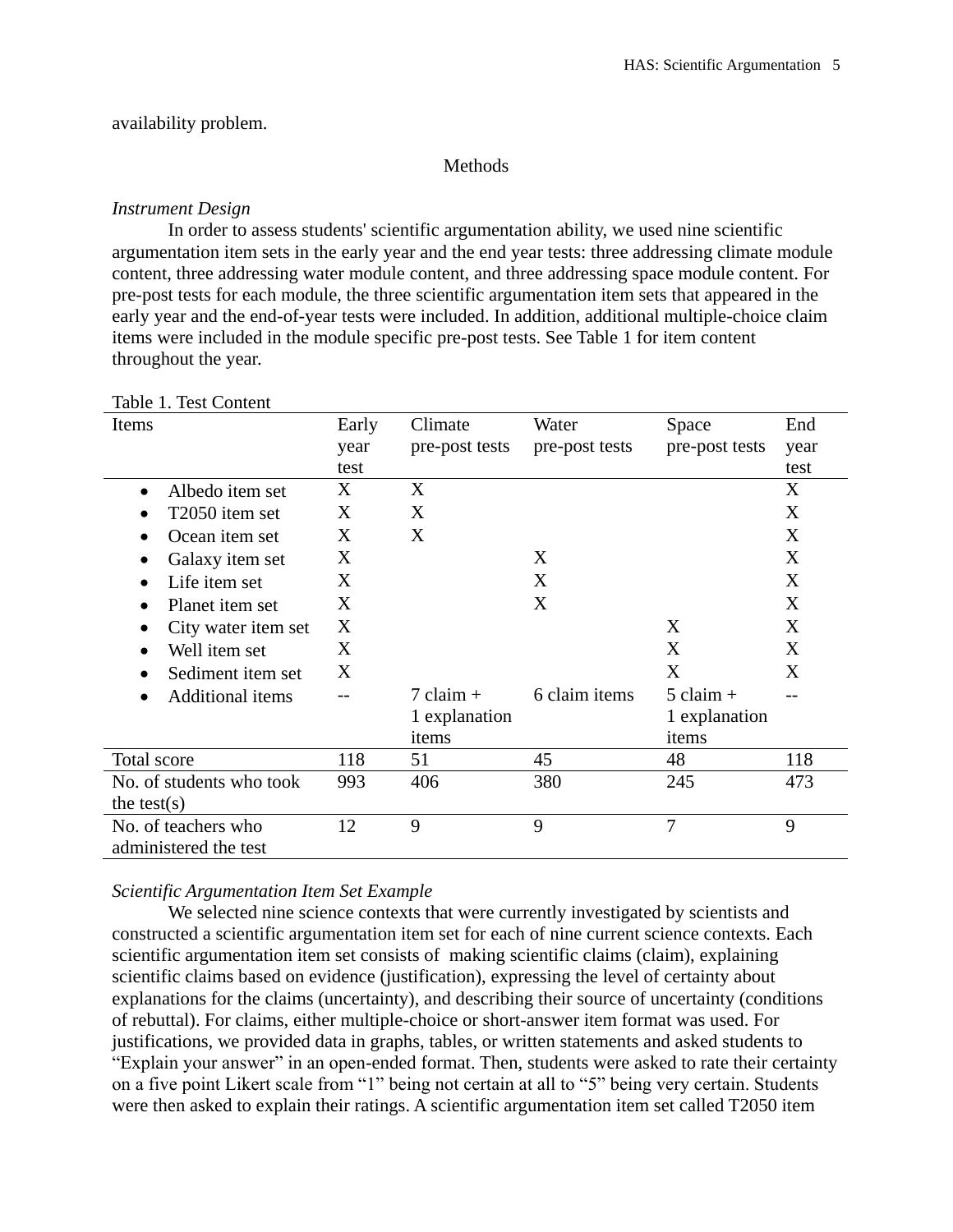# set is shown in Figure 1.



# Figure 1. T2050 Scientific argumentation item set

The graphs show the variation of carbon dioxide concentration and air temperature in Antarctic ice cores over 200,000 years (left side) before 1950 (right side). The upper graph shows carbon dioxide concentration in parts per million (ppm). The lower graph shows the change in air temperature. (Source: 2006 Environmental Science AP Exam)

The CO2 concentration in the year 2000 was measured at 370 ppm. Scientific models predict that atmospheric CO2 will increase to 500 ppm in the year 2050. Based on the trends in the graphs, how much will the air temperature change between 2000 and 2050?

[CLAIM] Will the temperature be higher or lower in 2050?

- higher
- lower
- no change

How many degrees will the temperature change? \_\_\_\_\_\_\_

[EXPLANATION] Explain how you made your prediction.

[UNCERTAINTY] How certain are you about your prediction for the air temperature in 2050?

- (1) not certain at all
- (2)
- (3)
- (4)
- (5) very certain

[UNCERTAINTY RATIONALE] Explain what influenced your uncertainty.

### *Data Coding*

We coded scientific argumentation item sets according to the following rubrics.

• Multiple-choice claim items: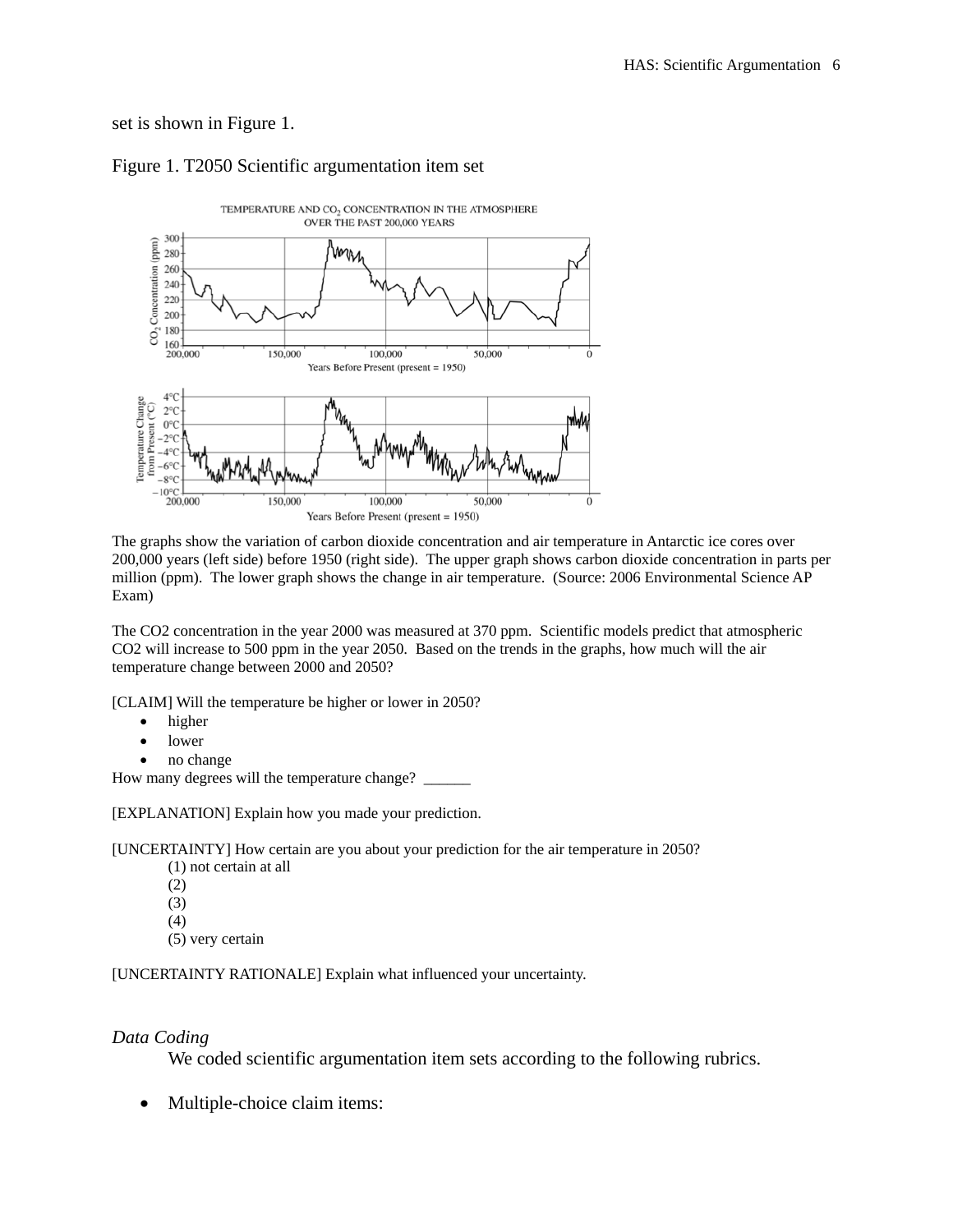- o (score 1) congruent with current scientific claim
- o (score 0) incongruent
- Open-ended justification items:
	- o (score 4) two or more theory-justified links between evidence and claim
	- o (score 3) one theory-justified link between evidence and claim
	- o (score 2) relevant pieces of evidence without theory-based justifications
	- o (score 1) irrelevant pieces of evidence, scientifically-incorrect justifications, and non-normative ideas
	- o (score 0) off-task/ blank
- Certainty rating items on a 5-point Likert scale
	- o 1 to 5 according to the number students selected on the Likert scale
- Open-ended uncertainty rationale items:
	- o (score 3) scientific uncertainty beyond investigation
	- o (score 2) scientific uncertainty within investigation
	- o (score 1) personal uncertainty
	- o (score 0) no information

Maximum possible scores were 118 for the annual pre-posttests, 51 for climate module pre-post tests, 45 for water module pre-post tests, and 48 for space module pre-post tests.

#### *Data Collection*

Table 2 shows when 12 teachers implemented the early year and the end of the year tests as well as three HAS modules. All 12 teachers administered the early year test between September and October. Teacher 2 had the second cohort and administered the early year test in January for that cohort. Nine teachers administered the end of the year test. Seven of them did it in May and June. Two teachers, T3 and T6, administered the end year test in January which was after their second HAS module was implemented. Three teachers implemented one HAS module during the school year while six teachers implemented two HAS modules. Three teachers implemented three HAS modules. The three HAS modules were implemented at different times during the school year because teachers chose implementation times according to their teaching schedules. The nidyke implementation sequence is shown in the second column of Table 2.

| Teacher          | Module     |                | Early |            |         |       | End  |
|------------------|------------|----------------|-------|------------|---------|-------|------|
| Code             | Sequence   | No. of Modules | year  | Water      | Climate | Space | year |
| T <sub>1</sub>   | <b>WCS</b> | 3              | Oct   | Oct        | Jan     | Apr   | May  |
| T <sub>2</sub> a | WS         | 2              | Sep   | Sep        |         | Apr   | May  |
| T <sub>2</sub> b | WC.        | $\overline{2}$ | Jan   | Jan        | May     |       | May  |
| T <sub>3</sub>   | CS         | $\overline{2}$ | Oct   |            | Oct     | Dec   | Jan  |
| T <sub>4</sub>   | <b>SW</b>  | $\overline{2}$ | Oct   | Jun        |         | Jan   | June |
| T <sub>5</sub>   | WC         | $\overline{2}$ | Mar   | Mar        | May     |       |      |
| T <sub>6</sub>   | WC         | $\overline{2}$ | Sep   | <b>Nov</b> | Jan     |       | Jan  |
| T <sub>7</sub>   |            |                | Sep   |            | Oct     |       |      |

Table 2. Module and Assessment Implementation Schedule in Year 3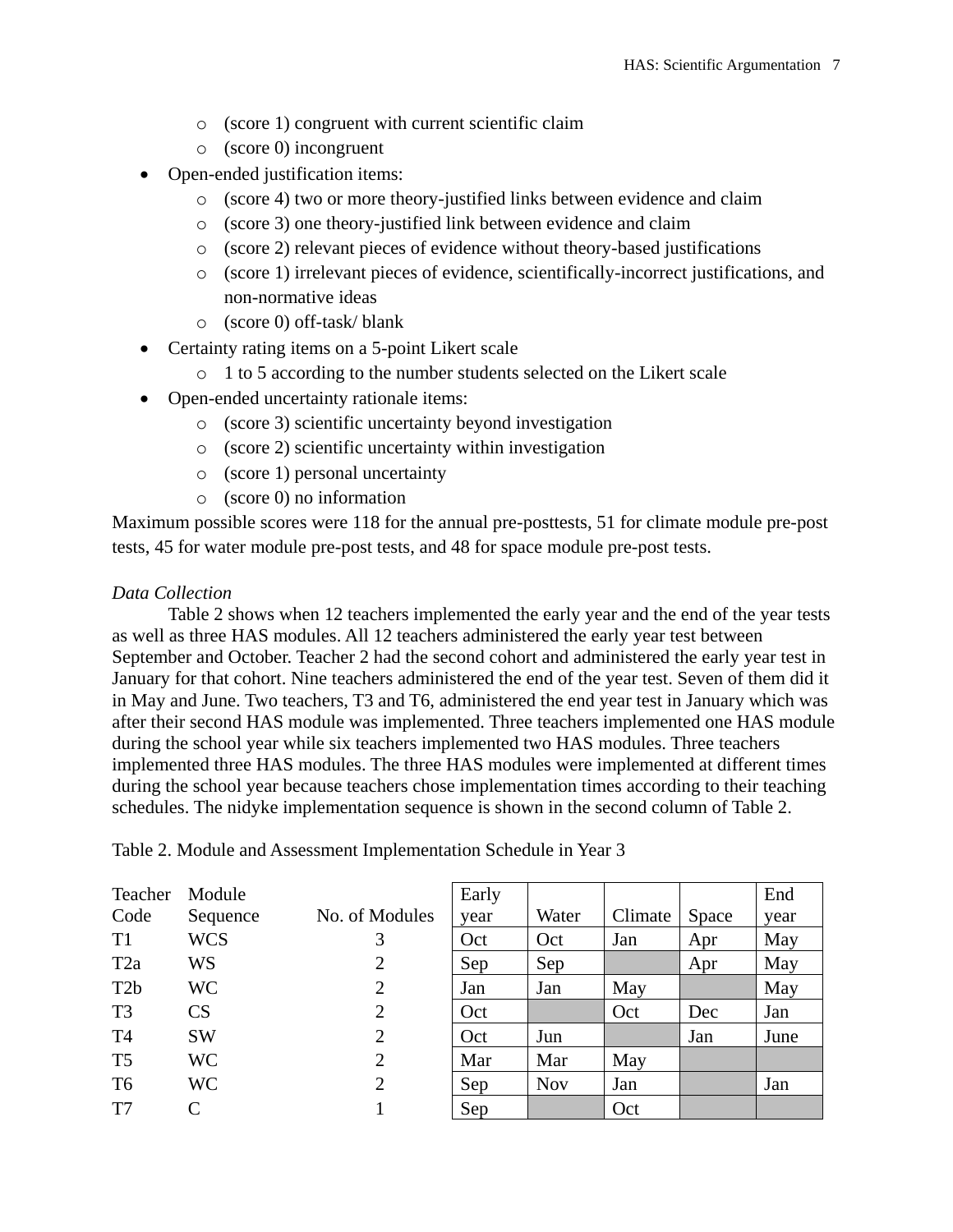| T <sub>8</sub>    | <b>SW</b>  |   | Sep | Mar |     | Oct        | May |
|-------------------|------------|---|-----|-----|-----|------------|-----|
| T <sub>9</sub>    | <b>WCS</b> |   | Oct | Jan | Mar | Apr        | May |
| T <sub>10</sub>   | <b>SCW</b> |   | Sep | Apr | Feb | Oct        | May |
| T <sub>11</sub> a | WC         | ∠ | Sep | Sep | Dec |            |     |
| T11b              |            |   | Sep |     | Apr |            | May |
| T <sub>12</sub>   | N          |   | Sep |     |     | <b>Nov</b> |     |

Note. C=Climate module, W=Water module, S=Space module

### *Data Analysis*

To compare whether and how much students changed in their scientific argumentation before and after a HAS module, we created a total test score as well as sub scores for claim, explanation, uncertainty rating, and uncertainty rationale items. We then applied repeated measures ANCOVA. The dependent variable was the total scientific argumentation test score and the independent variable was the teacher. Students' gender (male vs. female), technology experience (used technology for learning vs. not used), and ELL status (English as first language vs. second) were entered as covariates.

We used repeated measures ANOVA to examine students' scientific argumentation trajectories for each of the three science topics addressed in the three HAS modules. For the climate trajectories, we used students' scores on the three climate scientific argumentation item sets that appeared in the early-year, before and after the climate module, and the end-year tests. The three scientific argumentation item sets for each topic were taken by students four times over the year. For the water trajectories, we used students' scores on the three water scientific argumentation item sets. For the space trajectories, we used students' scores on the three space scientific argumentation item sets. The maximum possible scores were 39 for the three water item sets, 39 for the three space item sets, and 40 for the three climate item sets. To examine whether there was a systemic difference across teachers, we used the teacher as an independent variable in the repeated measures ANOVA.

#### Results

*Finding 1: Students significantly improved their scientific argumentation ability before and after all three HAS modules. The improvement occurred in all four elements of scientific argumentation, i.e. claim, explanation, uncertainty rating, and uncertainty rationale.*

Using identical pre-post tests, we assessed students' scientific argumentation ability before and after the implementation of the Climate, Water, and Space modules. The pretests were taken before the respective modules and the posttests were taken just after the modules were finished. The pretest and the posttest of each module consisted of claim, explanation, uncertainty rating, and certainty rationale items. During the 2011-2012 school year, students of nine teachers completed the Climate pre-post tests, those of nine teachers completed the Water pre-post tests, and those of seven teachers completed the Space pre-post tests. Table 3 shows descriptive statistics for student performances on four argumentation elements separately as well as combined. Student performance changes from pre to posttests are shown in Effect Size defined as Cohen's d (the mean difference from pre to posttest divided by the pooled standard deviations).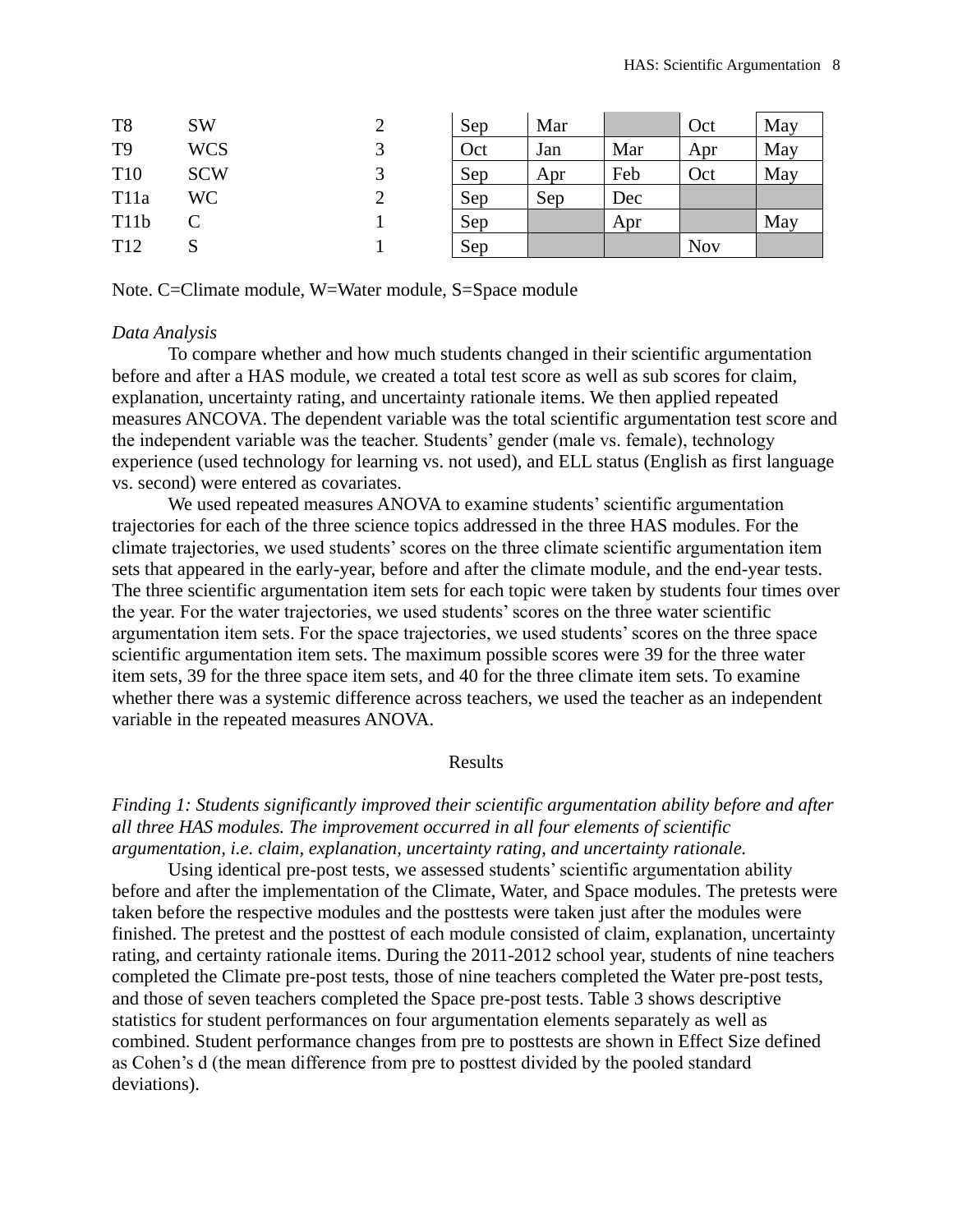|                                                            | No. of | Maximum | Pretest     | Posttest  | <b>Effect Size</b> |  |
|------------------------------------------------------------|--------|---------|-------------|-----------|--------------------|--|
|                                                            | items  | allowed | Mean        | Mean      | $(d)$ ***          |  |
|                                                            |        | score   | (SD)        | (SD)      |                    |  |
| (a) Climate Module ( $N = 448$ students from nine teachers |        |         |             |           |                    |  |
| Claim                                                      | 10     | 11      | 5.8(2.1)    | 6.6(2.2)  | 0.37 SD            |  |
| Explanation                                                | 4      | 16      | 5.1(2.2)    | 6.1(2.5)  | 0.43 SD            |  |
| Uncertainty rating                                         | 3      | 15      | 9.5(2.5)    | 10.9(2.6) | $0.55$ SD          |  |
| Uncertainty rationale                                      | 3      | 9       | 2.4(1.3)    | 2.7(1.5)  | 0.22 SD            |  |
| Total                                                      | 20     | 51      | 22.8(5.9)   | 26.3(6.5) | $0.56$ SD          |  |
| (b) Water Module ( $N = 409$ students from nine teachers)  |        |         |             |           |                    |  |
| Claim                                                      | 9      | 9       | 4.7(1.8)    | 5.7(1.7)  | $0.57$ SD          |  |
| Explanation                                                | 3      | 12      | 4.5(1.9)    | 5.8(1.8)  | $0.70$ SD          |  |
| Uncertainty rating                                         | 3      | 15      | 10.9(2.6)   | 12.3(2.3) | 0.57 SD            |  |
| Uncertainty rationale                                      | 3      | 9       | 2.7(1.7)    | 3.3(1.9)  | 0.33 SD            |  |
| Total                                                      | 18     | 45      | 22.8(5.9)   | 27.1(5.6) | 0.75 SD            |  |
| (c) Space Module ( $N=270$ students from seven teachers    |        |         |             |           |                    |  |
| Claim                                                      | 8      | 8       | 4.1 $(1.5)$ | 5.1(1.7)  | $0.63$ SD          |  |
| Explanation                                                | 4      | 16      | 5.9(1.8)    | 7.2(2.5)  | $0.60$ SD          |  |
| Uncertainty rating                                         | 3      | 15      | 10.3(2.2)   | 11.9(2.5) | 0.68 SD            |  |
| Uncertainty rationale                                      | 3      | 9       | 3.2(1.6)    | 3.7(1.7)  | $0.30$ SD          |  |
| Total                                                      | 18     | 48      | 23.6(4.5)   | 27.9(6.2) | 0.81 SD            |  |

Table 3. Student Improvement Before and After HAS Modules

Note. SD = Standard Deviation

Effect Size  $=$  Cohen's  $d =$  Mean difference between pre and posttests divided by the pooled standard deviation of pre and posttests.

\*\*\*: All pre-post changes listed in the table are statistically significant at the p<.001 level.

As shown in Table 3, students significantly improved their performance on all four elements of scientific argumentation in all three modules. When combining all elements, students' improvement became 0.64 SD for the Climate module, 0.77 SD for the Water module, and 0.85 SD for the Space module. Among the four scientific argumentation elements, the most improved were students' uncertainty rating and explanations while the least improved was the certainty rationale. These results indicate that the HAS curriculum modules supported students' content acquisition as shown in the improvement in scientific claims, scientific reasoning as shown in the improvement in explanations, and consideration of limitations of given evidence as shown in the improvement in certainty rationale. These results also indicate that (1) there was a lot of room for further improvement, and (2) scaffolding should be added to the curriculum modules to further assist students' development of scientific argumentation, in particular on how to consider and explain uncertainty associated with scientific investigations.

# *Finding 2. The amount of student improvement before and after the HAS modules did not differ in terms of student characteristics but differed across teachers.*

Students' gains in scientific argumentation before and after HAS modules were statistically significant for all three HAS modules. See Table 4. The improvement was not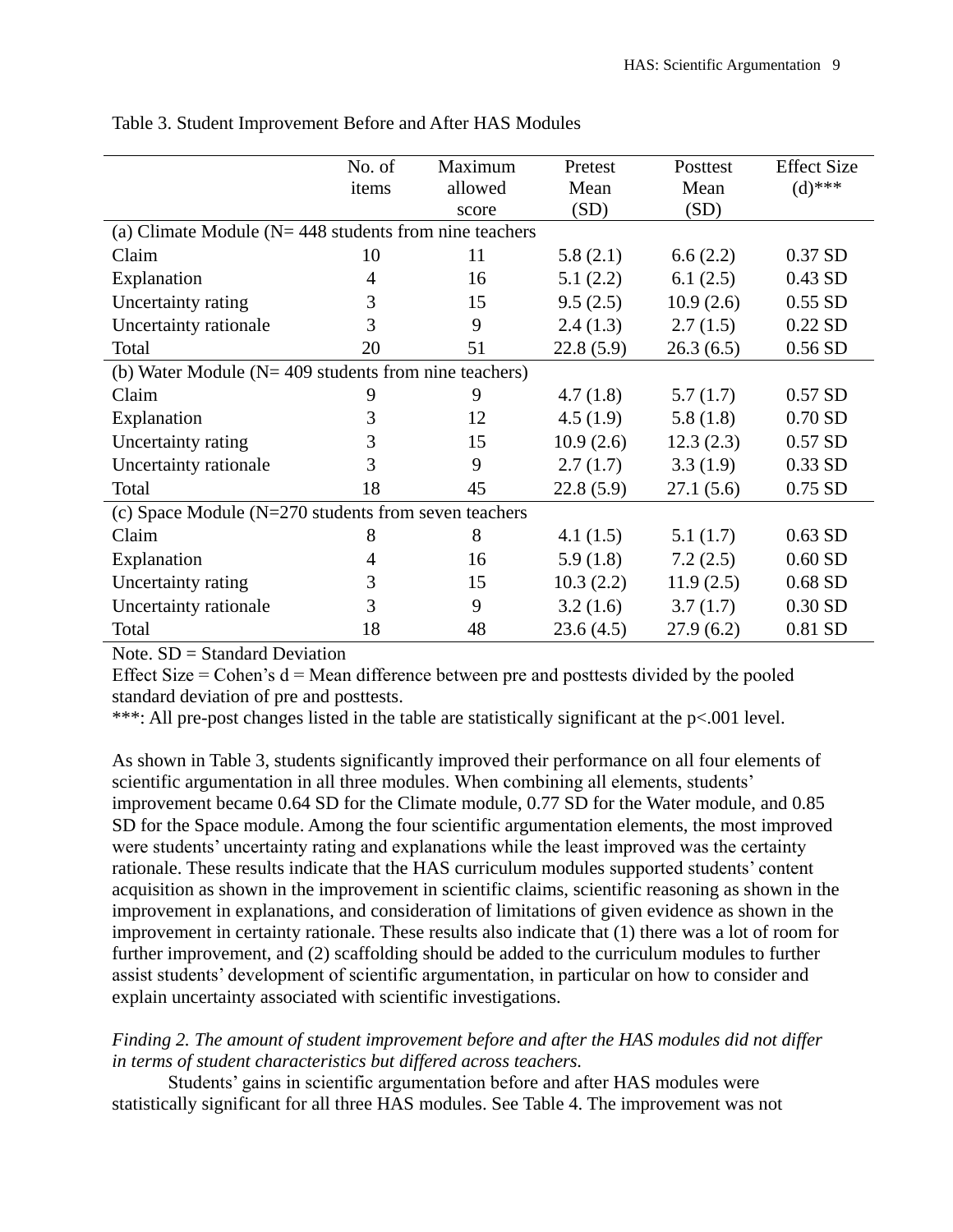significantly dependent upon students' gender, technology experience, and ELL status as there were no significant interaction effects of Time with Gender and Technology. This means that students improved regardless of their gender, technology experience, and ELL status for all three HAS modules.

| Module            | Climate    | Water      | Space      |
|-------------------|------------|------------|------------|
| (a) Within        |            |            |            |
| subjects effects  |            |            |            |
| Time              | $11.55***$ | $9.72**$   | $7.76**$   |
| Time x Gender     | 0.004      | 0.03       | 0.83       |
| Time x English    | 0.59       | 0.35       | 1.14       |
| Time x Technology | 0.50       | 0.29       | 0.76       |
| Time x Teacher    | $8.66***$  | 4.69***    | 13.87***   |
| (b) Between       |            |            |            |
| subjects effects  |            |            |            |
| Teacher           | $20.04***$ | 11.08***   | $13.47***$ |
| Gender            | 2.96       | 2.17       | 0.03       |
| English           | 1.87       | 1.30       | $6.62*$    |
| Technology        | 1.18       | $17.29***$ | 0.93       |

Table 4. ANCOVA Results on Students' Scientific Argumentation across Three HAS Modules

There was a significant teacher effect indicating that scientific argumentation abilities were different from teacher to teacher. This was expected as students were not randomly drawn from the student population. After controlling for variations due to teacher and students' gender, ELL status, and technology experience, there was a significant interaction effect between TIME and Teacher. That is, students' improvement was significantly different across teachers. This can be better illustrated by comparing Cohen's d values (Effect Sizes) across teachers for each HAS module. See Table 5. For the Climate module, the effect sizes varied from -0.14 SD to 1.72 SD. For the Water module, the effect sizes varied from 0.44 SD to 3.07 SD. For the Space module, the effect sizes varied from -0.09 SD to 2.15 SD. Among 25 module implementations, only two module implementations showed no significant changes: T6's Climate module and T3's Space module. Coincidentally, T3's Space module was implemented in December, right before the winter break, and T6's Climate module was implemented in January, right after the winter break. It might be possible that students were not giving their best efforts to take tests or learn modules.

| <i>(a)</i> Unitate Module |     |          |           |                  |
|---------------------------|-----|----------|-----------|------------------|
| Teacher                   | n   | Pre Mean | Post Mean | Effect Size (SD) |
| T1                        |     | 22.89    | 31.33     | $1.72 S D***$    |
| T <sub>2</sub>            | 101 | 20.47    | 23.71     | $0.61 S D***$    |
| T <sub>3</sub>            | 21  | 18.52    | 20.86     | $0.49 S D^{**}$  |
| T <sub>5</sub>            | 26  | 28.42    | 33.81     | $1.04 SD***$     |
| T <sub>6</sub>            | 12  | 24.25    | 23.58     | $-0.14$ SD       |

(a) Climate Module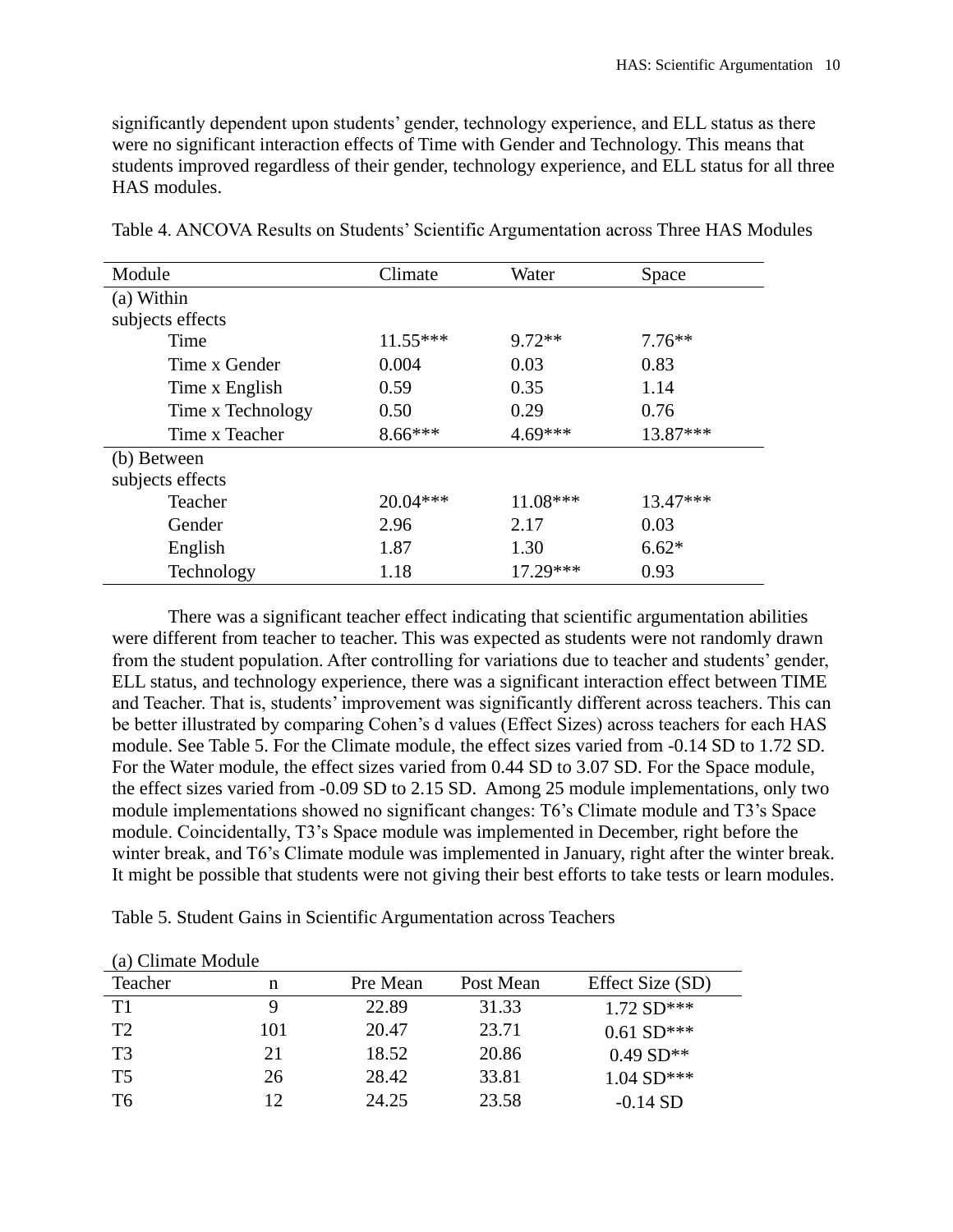| T7              | 105 | 22.67 | 28.81 | $1.17 \text{ SD}^{***}$ |
|-----------------|-----|-------|-------|-------------------------|
| T9              | 56  | 21.04 | 22.59 | $0.24 \text{ SD*}$      |
| T <sub>10</sub> | 21  | 26.76 | 29.62 | $0.48 S D^{**}$         |
| T <sub>11</sub> | 55. | 26.95 | 28.35 | $0.33 \text{ SD*}$      |
| Total           | 406 | 22.89 | 26.47 | $0.58 S D***$           |

|  |  | (b) Water Module |  |  |  |
|--|--|------------------|--|--|--|
|--|--|------------------|--|--|--|

| Teacher         | N   | Pre Mean | Post Mean | Effect Size (SD) |
|-----------------|-----|----------|-----------|------------------|
| T <sub>1</sub>  | 8   | 23.25    | 31.63     | 3.07 SD***       |
| T <sub>2</sub>  | 135 | 19.78    | 25.99     | $1.07 SD***$     |
| <b>T4</b>       | 66  | 25.85    | 28.21     | $0.44 S D^{**}$  |
| T <sub>5</sub>  | 31  | 25.48    | 29.94     | 1.08 SD ***      |
| T <sub>6</sub>  | 13  | 24.00    | 27.54     | $1.00 S D***$    |
| T <sub>8</sub>  | 35  | 23.80    | 26.49     | $0.62 S D**$     |
| T <sub>9</sub>  | 47  | 21.11    | 24.49     | $0.56 S D^{**}$  |
| T <sub>10</sub> | 24  | 24.83    | 28.33     | $0.75$ SD***     |
| <b>T11</b>      | 21  | 28.48    | 31.00     | $0.61 S D^{**}$  |
| Total           | 380 | 22.85    | 27.15     | $0.75$ SD***     |
|                 |     |          |           |                  |

| (c) Space Module |     |          |           |                  |
|------------------|-----|----------|-----------|------------------|
| Teacher          | N   | Pre Mean | Post Mean | Effect Size (SD) |
| T1               | 9   | 24.1     | 32.8      | $2.06 SD***$     |
| T <sub>2</sub>   | 27  | 24.0     | 32.5      | 2.15 SD***       |
| T <sub>3</sub>   | 35  | 22.0     | 21.6      | $-0.09$ SD       |
| T <sub>4</sub>   | 68  | 24.8     | 30.6      | $1.22$ SD***     |
| T <sub>8</sub>   | 28  | 23.2     | 27.4      | $0.94 S D***$    |
| T <sub>9</sub>   | 52  | 22.0     | 24.1      | $0.42 S D^{**}$  |
| T <sub>10</sub>  | 26  | 25.4     | 30.7      | $1.11 SD***$     |
| Total            | 245 | 23.6     | 27.9      | $0.81 S D***$    |

*Finding 3: Students significantly improved their scientific argumentation abilities over the year.*

Early in the 2011-2012 school year, around September and October, 11 teachers administered the annual scientific argumentation pretest to 993 students. Toward the end of the 2011-2012 school year, around May and June, 9 teachers administered the same annual scientific argumentation posttest to 473 students. Among these students, 406 students took both pre and posttests. For the analysis, we took the 379 students who responded to both tests. The annual scientific argumentation test was identical and consisted of nine scientific argumentation item sets: three sets addressing climate topics, three sets addressing water topics, and three sets addressing space topics. Each item set had a maximum score of 13 and thus the whole test had a maximum score of 118. Table 6 shows mean values for the pretest and the posttest, along with student gains in standard deviation units (Effect Size, Cohen's d). Students of all nine teachers gained statistically significantly from the pretest to the posttest with an average effect size of 1.01 SD, a large impact.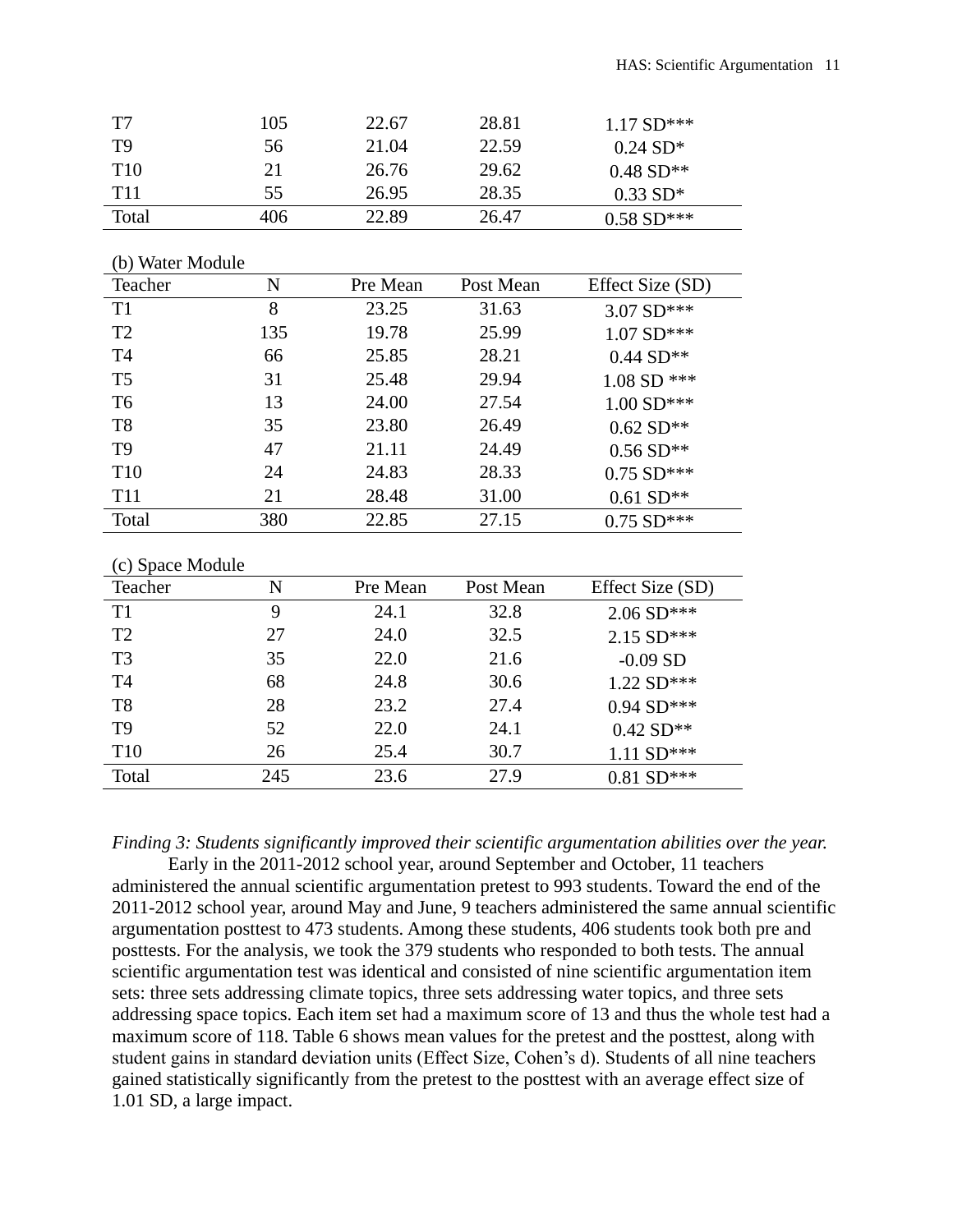We applied repeated measures ANCOVA to examine how student gains in scientific argumentation were correlated with student characteristic variables such as gender, technology experience, and ELL status and how student gains differ across teachers. According to ANCOVA results, students' argumentation performances did not significantly differ by gender,  $F(1, 367) =$ 1.77,  $p = 0.18$ , and ELL status,  $F(1, 367)=1.21$ ,  $p=0.27$ . Nor were there significant performance differences by gender and ELL status in student gains in scientific argumentation. However, there was a significant technology experience effect,  $(1, 367) = 5.21$ ,  $p < .05$ . Independent samples t-tests indicate that students' argumentation score was not significantly different in the pretest by their technology experience, t(378)=1.19, p=0.23, but became significantly higher for students with technology experience in the posttest,  $t(378)=4.25$ ,  $p<.001$ , by an ES of 0.44 SD. In fact, the amount of student gains were significantly different between the two groups,  $F(1, 1)$  $367$ ) = 9.88, p < .01. These indicate that students with technology experience gained scientific argumentation abilities to a greater extent between early and end of the year than those without.

There was a significant main teacher effect,  $F(8, 367) = 10.21$ ,  $p < .001$ , indicating students' scientific argumentation abilities were significantly different across teachers. See Table 6 for differences in pretest means and posttest means across teachers. In addition, the amount of yearly gains were significantly different across teachers,  $F(8, 367) = 8.52$ ,  $p < .001$ , ranging from as small as 0.23 SD to as large as 3.06 SD.

| Teacher         | n   | Pre Mean | Post Mean | D (Effect Size) |
|-----------------|-----|----------|-----------|-----------------|
|                 |     |          |           | (Unit: SD)      |
| T1              | 9   | 50.11    | 82.56     | $3.06***$       |
| T <sub>2</sub>  | 137 | 45.74    | 63.20     | $1.45***$       |
| T <sub>3</sub>  | 35  | 49.49    | 52.37     | $0.23*$         |
| T <sub>4</sub>  | 41  | 56.85    | 68.00     | $0.84***$       |
| T <sub>6</sub>  | 10  | 45.00    | 57.20     | $1.22***$       |
| T <sub>8</sub>  | 40  | 55.55    | 66.88     | $1.13***$       |
| T <sub>9</sub>  | 49  | 48.43    | 58.67     | $0.76**$        |
| T <sub>10</sub> | 24  | 55.29    | 72.04     | 1.36***         |
| <b>T11</b>      | 34  | 60.41    | 68.41     | $0.98***$       |
| Total           | 379 | 50.68    | 63.85     | $1.01***$       |

Table 6. Descriptive Statistics for Early-Year and End-Year Scientific Argumentation Tests across Teachers

*Finding 4: Students' scientific argumentation trajectories indicated improvement over time. The largest improvement coincided with the implementation of HAS modules. Students retained or even further improved their scientific argumentation after HAS modules were finished.*

Figure 2 shows mean plots for students' scores on the three Climate scientific argumentation item sets across four time points. On average, students significantly improved over time,  $F(3,636) = 76.33$ ,  $p< .001$ . The largest improvement coincided with the Climate module implementation time. Students improved their scientific argumentation between the beginning of the school year and before the Climate module probably because students learned climate topics or related science prior to using the module. Students also well retained their scientific argumentation abilities after the Climate module was finished. There was a significant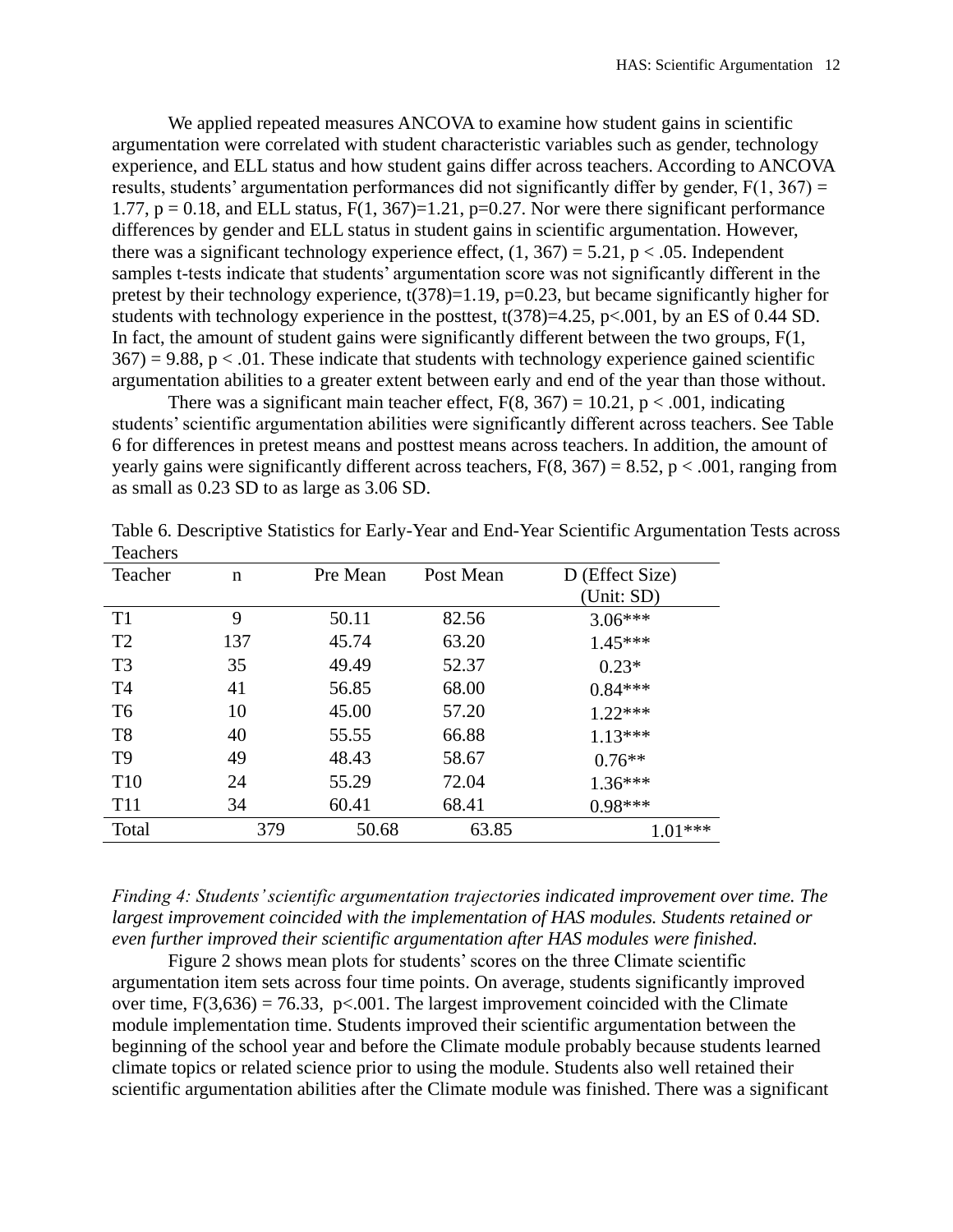teacher effect,  $F(6,212) = 10.69$ , p<.001, indicating students were not sampled from the homogeneous student population. The student trajectories were significantly correlated with the teacher variable,  $F(18, 636)=4.46$ ,  $p<.001$ . Figure 2 indicates this interaction effect, as the trajectories were not identical across teachers. In particular, T6 and T9 departed the pattern of small improvement -> larger improvement -> maintain. The T6 trajectory showed a statistically non-significant decline before and after the module. The T9 trajectory shows a decline between after the module and at the end of the year. The T1 trajectory showed the largest improvement before and after the Climate module.

Figure 3 shows student trajectories for the Water module. The general pattern was that students improved between the beginning of the year and prior to the Water module, followed by a grater improvement before and after the Water module. Then, students' scientific argumentation scores slightly declined. The student improvement over time was statistically significant, F(3,  $741$ ) = 83.42, p<.001. There was a significant teacher effect as in the Climate module, F(6, 247)  $= 6.76$ , p $< 0.001$ . Figure 3 shows statistically significant variations across teachers in student trajectories,  $F(18, 741)=2.35$ ,  $p < 0.01$ . The most distinguished trajectory was T6's as there was a noticeable drop between after the module was finished and the end of the school year. Again, the T1 trajectory shows the largest improvement before and after the module.

Figure 4 shows student trajectories for the Space module. The general pattern of overall improvement was similar to the general pattern found with the Water module. The improvement was statistically significant over time,  $(3, 546) = 115.72$ ,  $p < .001$ . There was a significant teacher effect,  $F(6, 182) = 10.16$ , p<.001. The student trajectories were significantly different across teachers,  $F(18, 546) = 5.68$ , p<.001. In particular, T3 shows almost no changes across time points. As discussed earlier, T3 implemented the Space module just before the winter break when students might not take the Space module seriously and administered the end year test after the winter break when students might not remember what they learned before the winter break. The T1 trajectory indicates the largest improvement before and after the Space module, followed by a further improvement towards the end of the year.



Figure 2. Climate Student Trajectories by Teacher

Figure 3. Water Student Trajectories by Teacher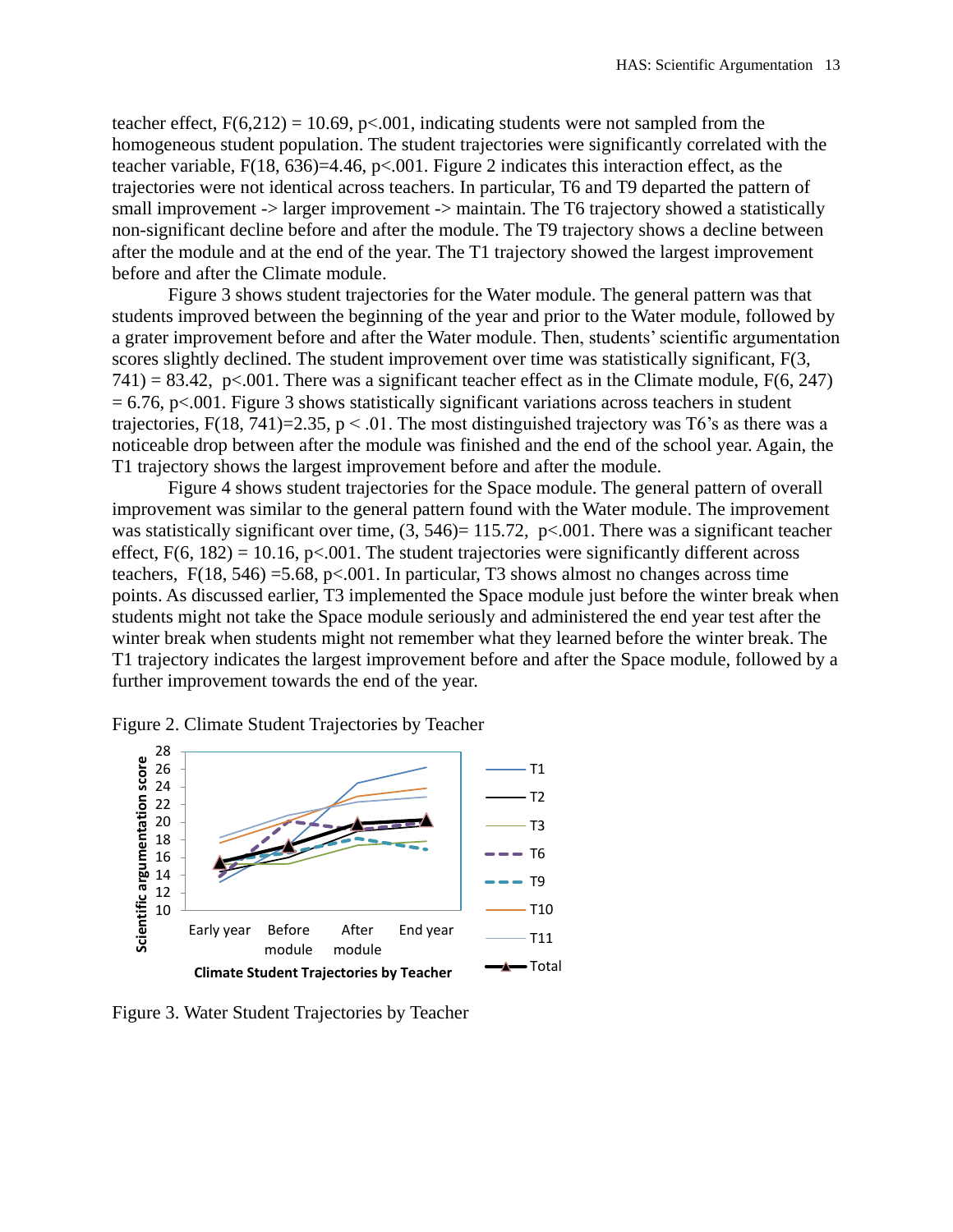

Figure 4. Space Student Trajectories by Teacher



#### Conclusion

We designed three online inquiry-based curriculum modules addressing authentic science topics present day scientists are investigating. We promoted scientific argumentation tasks throughout the modules as part of module activities. We assessed students' scientific argumentation performances over the course of one school year and found that students' scientific argumentation performances increased significantly between the beginning and the end of the school year, regardless of students' language status, gender, and technology use for learning. We also found that the improvement in students' scientific argumentation performances varied from teacher to teacher. These results indicate that students can improve their scientific argumentation abilities through computational model-based inquiry-based curriculum modules dealing with uncertain current science. We will further present how students progressed during the modules with computational models using student examples to support these findings and discuss implications for future curriculum design and research on scientific argumentation.